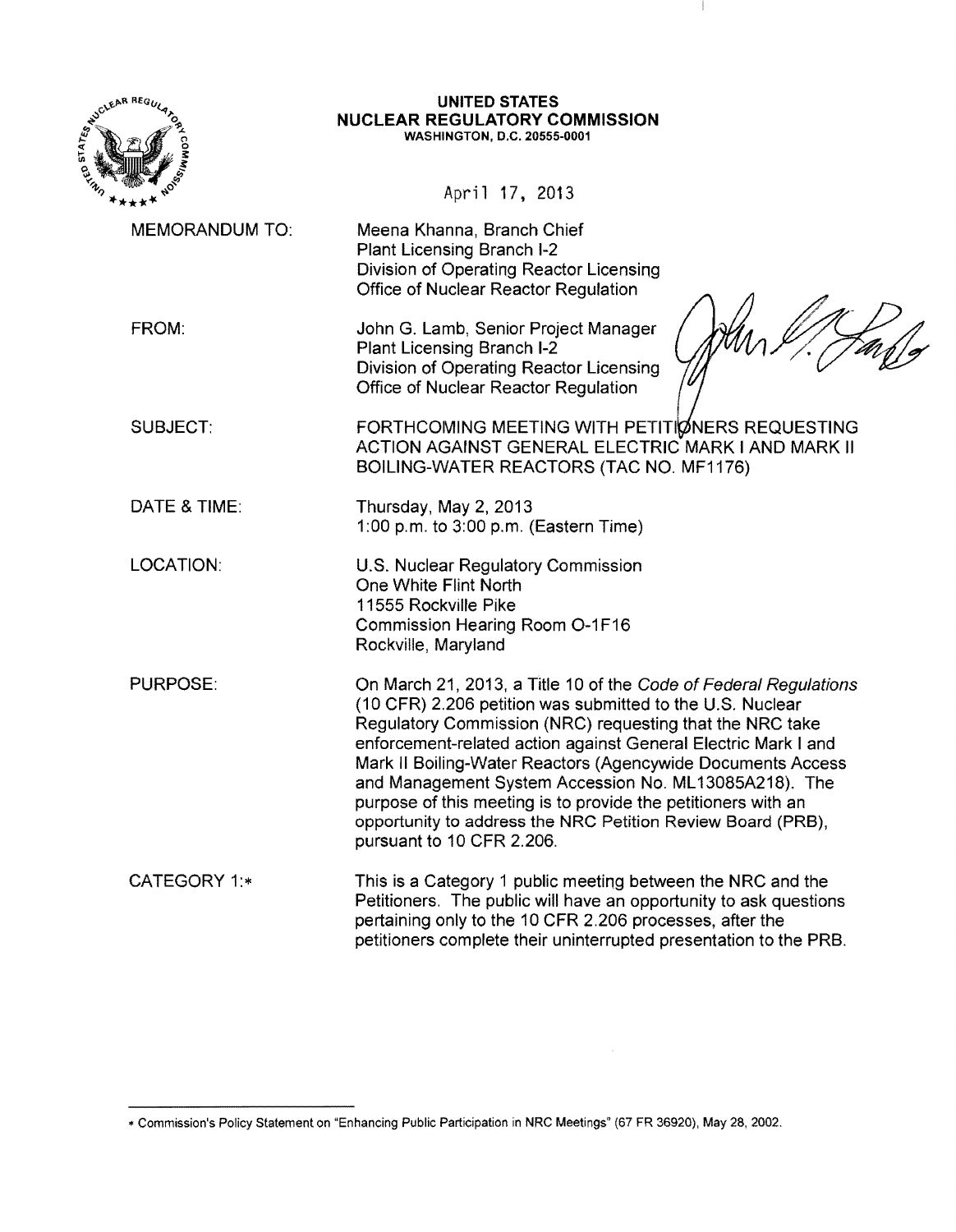M. Khanna

PARTICIPANTS:

Participants from the NRC include members of the Office of Nuclear Reactor Regulation (NRR), the NRC's Region I Office (RI), and the Office of the General Counsel (OGC).

| <b>NRC</b>     | <b>Petitioner</b>                                                                                                                                                                                        |
|----------------|----------------------------------------------------------------------------------------------------------------------------------------------------------------------------------------------------------|
| J. Davis, NRR  | P. Gunter                                                                                                                                                                                                |
| M. Banic, NRR  |                                                                                                                                                                                                          |
| M. Khanna, NRR |                                                                                                                                                                                                          |
| J. Lamb, NRR   |                                                                                                                                                                                                          |
| W. Schmidt, RI |                                                                                                                                                                                                          |
| R. Taylor, NRR |                                                                                                                                                                                                          |
| R. Dennig, NRR |                                                                                                                                                                                                          |
| C. Hair, OGC   |                                                                                                                                                                                                          |
| et al.         |                                                                                                                                                                                                          |
|                | Interested members of the public can listen to this meeting via a<br>toll-free audio teleconference. Please email the meeting contact<br>listed below by Monday, April 29, 2013, 12:00 p.m. Eastern Time |

listed below by Monday, April 29, 2013, 12:00 p.m. Eastern Time to obtain the telephone number and the passcode. The meeting will be webcast; go to http://video.nrc.gov to access the webcast.

MEETING CONTACT: John G. Lamb, NRR 301-415-3100 John.Lamb@nrc.gov

The NRC provides reasonable accommodation to individuals with disabilities where appropriate. If you need a reasonable accommodation to participate in a meeting, or need a meeting notice or a transcript or other information from a meeting in another format (e.g., Braille, large print), please notify the NRC's meeting contact. Determinations on requests for reasonable accommodation will be made on a case-by-case basis.

This meeting will be recorded and transcribed by an NRC Court Reporter. The meeting transcript will be placed in ADAMS following the meeting to provide a written account of this meeting.

Enclosure: Agenda

cc w/encl: Distribution via Listserv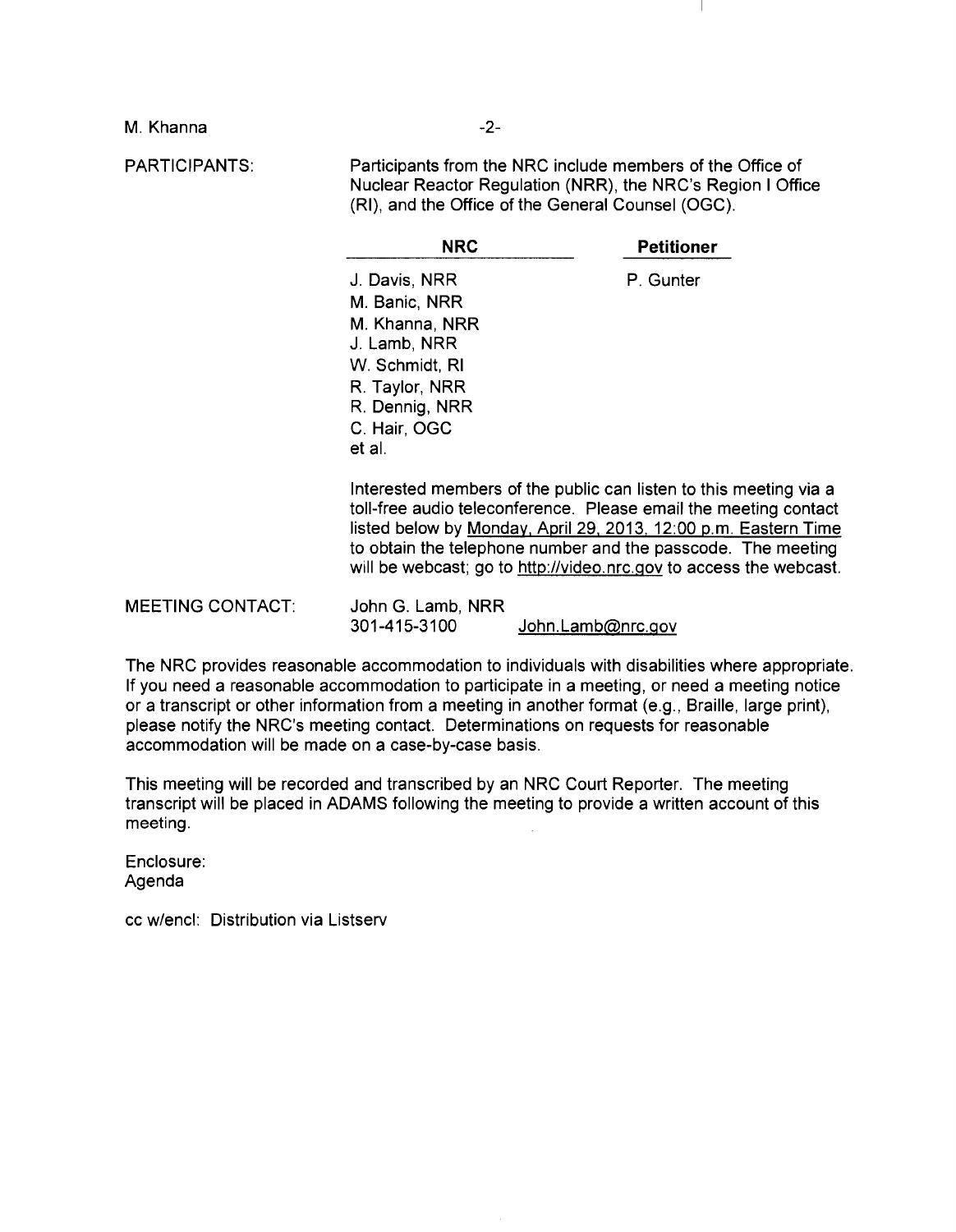## AGENDA

Ч.

 $\bar{\lambda}$ 

### FORTHCOMING MEETING WITH

# PETITIONERS REQUESTING ENFORCEMENT ACTION AGAINST

#### GENERAL ELECTRIC MARK I AND MARK II BOILING-WATER REACTORS

#### UNDER 10 CFR 2.206

### <u>May 2, 2013</u>

#### 1 :00 p.m. to 3:00 p.m. Eastern Time

| 1:00 p.m. $-$ 1:10 p.m.  | Introductions and opening remarks (John G. Lamb, Senior Project<br>Manager; Jack Davis, Petition Review Board Chairman) |
|--------------------------|-------------------------------------------------------------------------------------------------------------------------|
| 1:10 p.m. $-$ 2:40 p.m.  | Remarks from petitioner (Paul Gunter)                                                                                   |
| $2:40$ p.m. $-2:50$ p.m. | Questions from the Petition Review Board                                                                                |
| $2:50$ p.m. $-3:00$ p.m. | Questions and comments from members of the public on the<br>10 CFR 2.206 process                                        |
| 3:00 p.m.                | Adjourn                                                                                                                 |